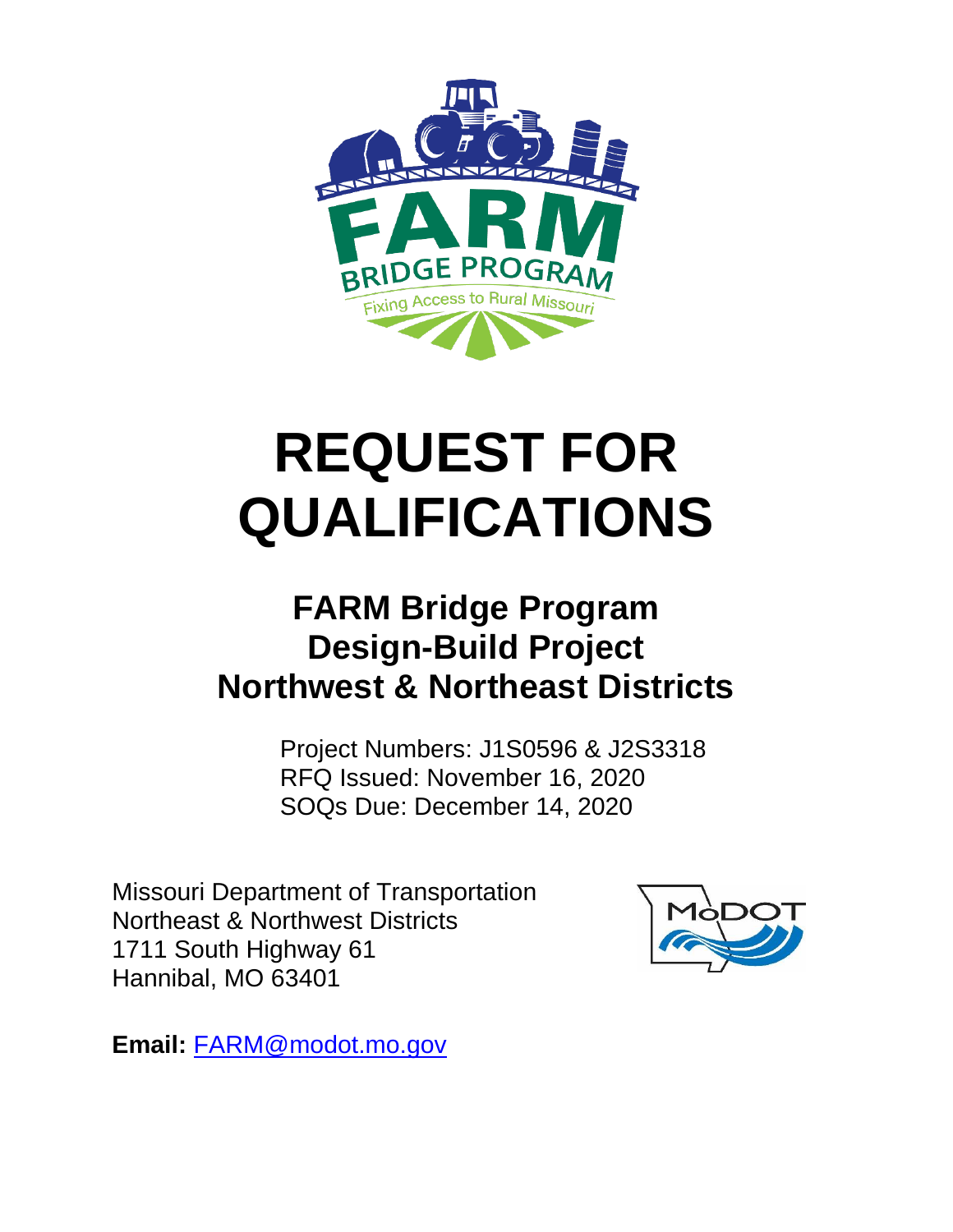| Addenda | <b>Date</b> |            |
|---------|-------------|------------|
|         |             | Revisions: |
|         |             |            |
|         |             | Revisions: |
|         |             |            |
| ◠       |             | Revisions: |
|         |             |            |
|         |             | Revisions: |
|         |             |            |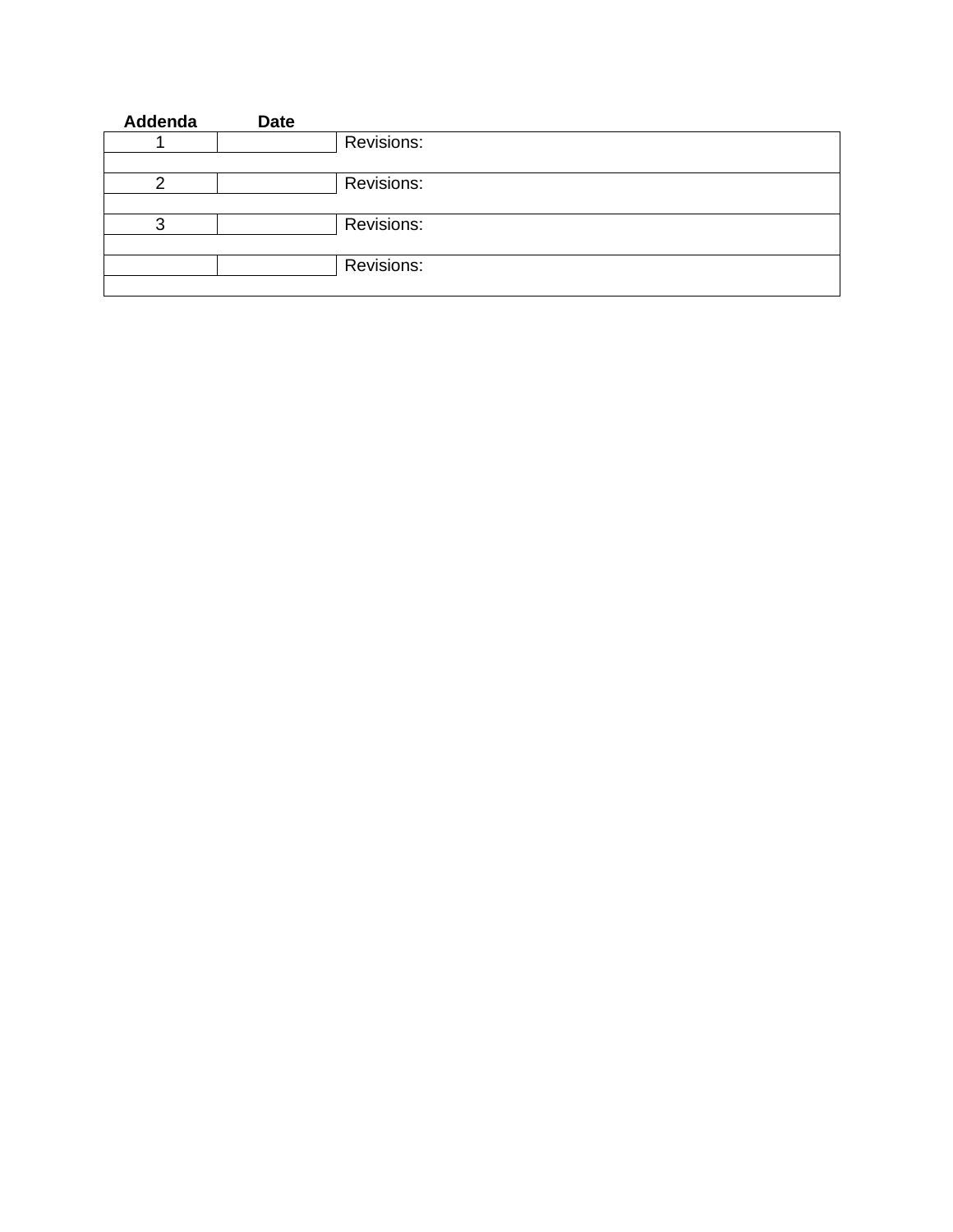| 1                                                    |  |
|------------------------------------------------------|--|
| 1.1<br>1.2<br>1.3                                    |  |
| $\overline{2}$                                       |  |
| 2.1<br>2.2<br>2.3                                    |  |
| $\overline{3}$                                       |  |
| 3.1<br>3.2<br>3.3<br>3.4<br>3.5                      |  |
| 4                                                    |  |
|                                                      |  |
| 4.1<br>4.2<br>4.3                                    |  |
| 5                                                    |  |
| 6                                                    |  |
| 6.1<br>6.2<br>6.3<br>6.4<br>6.5<br>6.6<br>6.7<br>6.8 |  |
| 6.9<br>7                                             |  |

#### **FORMS**

| Form DB-101: Major Participant Information                                 |
|----------------------------------------------------------------------------|
| Form DB-102: Reference Project Summary                                     |
| Form DB-103: Resume Summary                                                |
| Form DB-104: Receipt of Addenda                                            |
| Form DB-105: Conflict of Interest                                          |
| Form DB-110: Commitment of Key Personnel                                   |
| Form DB-802: Debarment, Suspension, Ineligibility, and Voluntary Exclusion |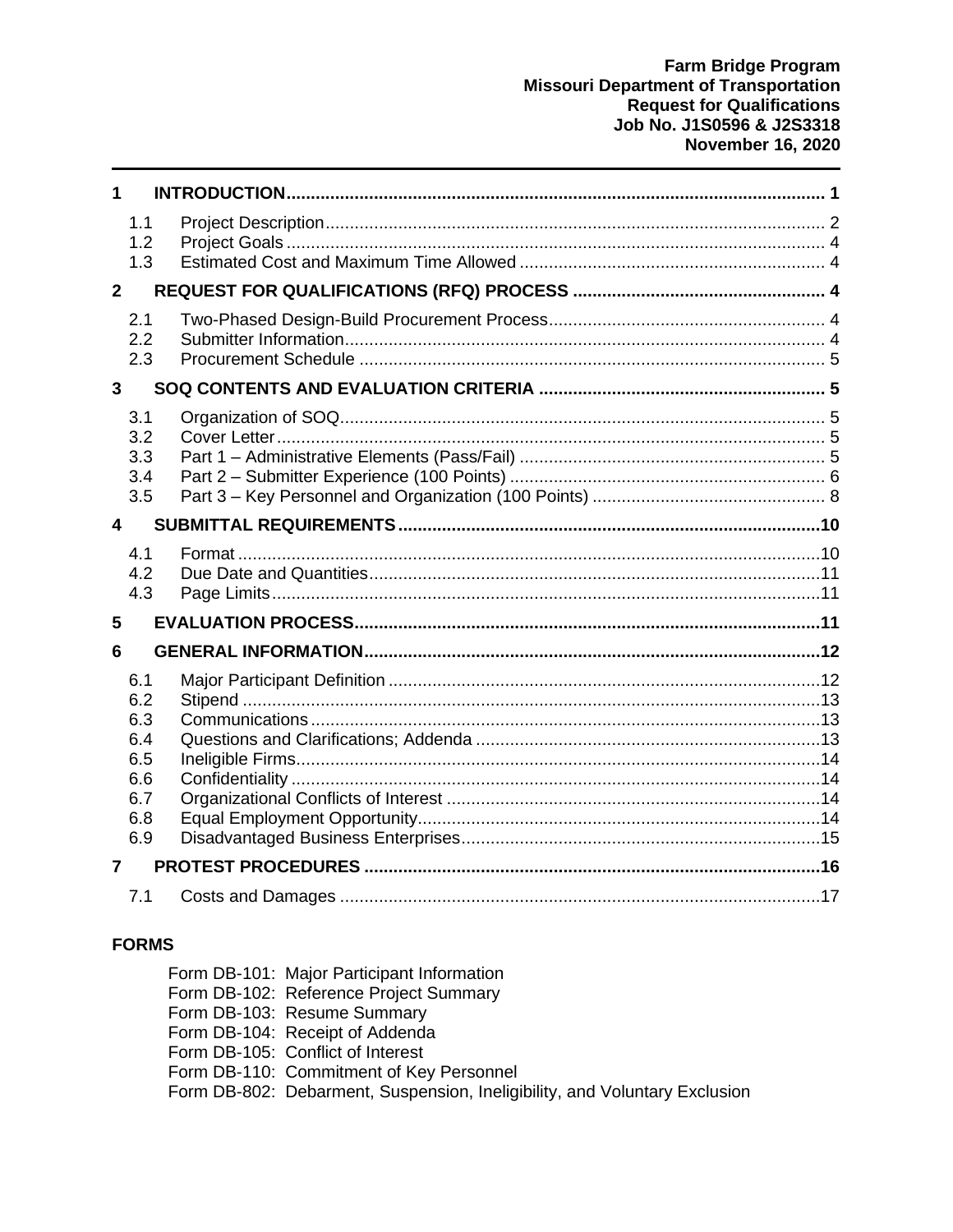## <span id="page-3-0"></span>**1 INTRODUCTION**

The Missouri Department of Transportation (MoDOT) is soliciting Statements of Qualifications (SOQ) from entities (Submitters) interested in providing design-build services for the Fixing Access to Rural Missouri (FARM) Bridge Program. The FARM Bridge Program includes up to 41 bridges in poor condition, weight restricted, supported by timber pile and are one lane but carry two-way traffic. A minimum of 30 of these bridges must be replaced.



Please see the FARM Bridge Program website to view an interactive map of the bridge locations [https://www.modot.org/farm-bridge-program.](https://www.modot.org/farm-bridge-program)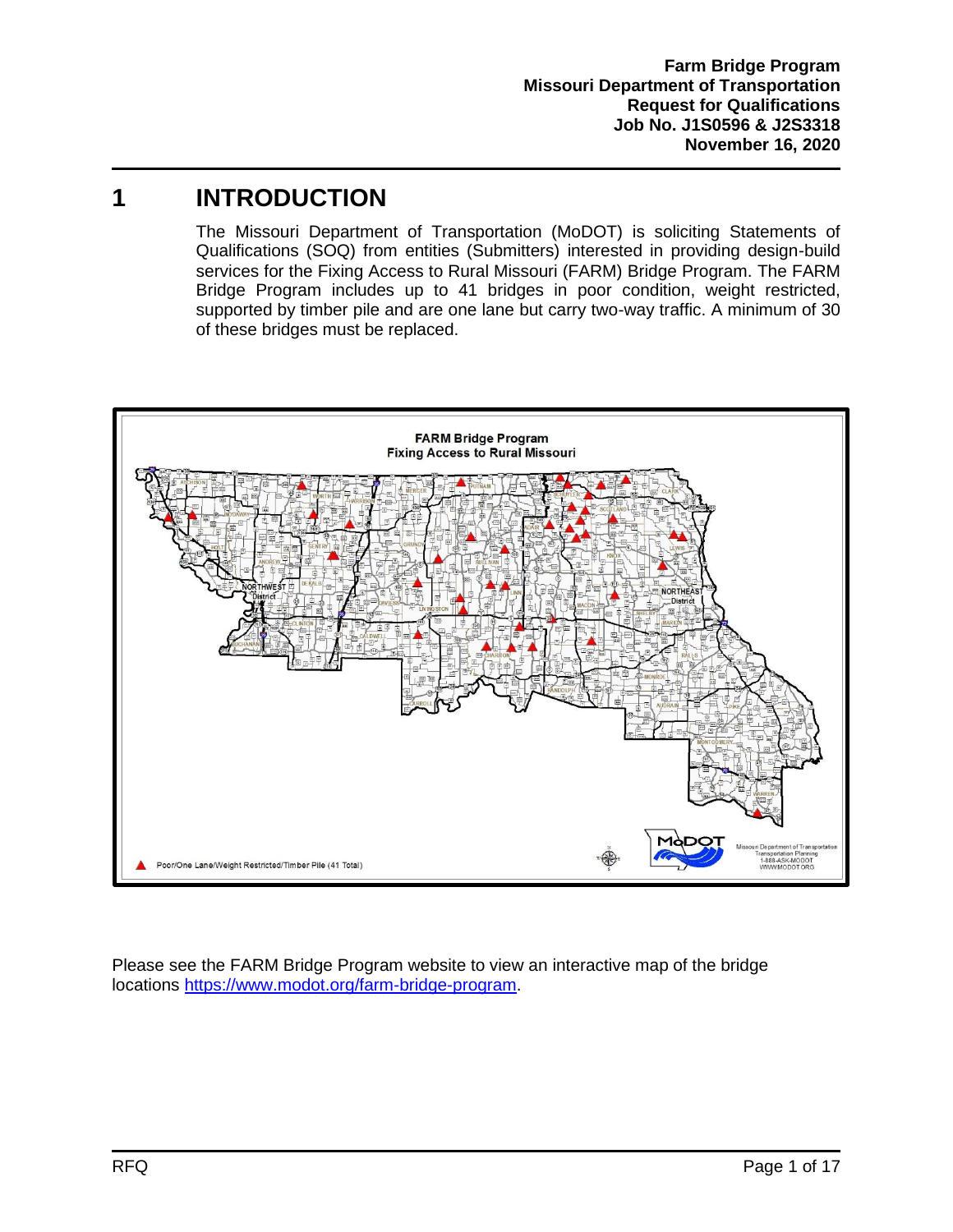## <span id="page-4-0"></span>**1.1 Project Description**

The purpose of this project is to replace a minimum of thirty (30) bridges of the fortyone (41) bridges in the FARM Bridge Program while providing safe travel and minimizing delay to our customers during construction. A successful Proposer will demonstrate their ability to balance a quantitative approach that maximizes the number of addressed locations with a qualitative approach that provides quality long lasting structures.

| <b>District</b> | <b>County</b>   | <b>Bridge#</b> | Route | <b>Feature Intersected</b> | Length | <b>ADT</b> |
|-----------------|-----------------|----------------|-------|----------------------------|--------|------------|
| <b>NE</b>       | <b>ADAIR</b>    | P0092          | B     | <b>HAZEL CR</b>            | 180    | 90         |
| <b>NE</b>       | <b>ADAIR</b>    | P0421          | T     | N FK SALT RVR              | 102    | 248        |
| <b>NE</b>       | <b>ADAIR</b>    | S0569          | MO 11 | <b>FLOYD CR</b>            | 94     | 709        |
| <b>NE</b>       | <b>ADAIR</b>    | S0807          | MO 11 | <b>S FK S FABIUS RVR</b>   | 94     | 1075       |
| <b>NE</b>       | <b>ADAIR</b>    | T0885          | Α     | N FK S FABIUS RVR          | 175    | 358        |
| <b>NE</b>       | LEWIS           | P0207          | E     | <b>SUGAR CR</b>            | 82     | 203        |
| <b>NE</b>       | LEWIS           | P0251          | E     | <b>DERRAHS BR</b>          | 92     | 203        |
| <b>NE</b>       | LEWIS           | X0769          | J     | <b>BIG GRASSY CR</b>       | 102    | 194        |
| <b>NE</b>       | <b>MACON</b>    | P0315          | Υ     | <b>HOOVER CR</b>           | 112    | 367        |
| <b>NE</b>       | <b>MACON</b>    | W0401          | UU    | <b>BNSF RR</b>             | 198    | 112        |
| <b>NE</b>       | <b>SCHUYLER</b> | P0233          | C     | N FK MID FABIUS RV         | 88     | 257        |
| <b>NE</b>       | <b>SCHUYLER</b> | P0398          | M     | <b>S FK N FABIUS RVR</b>   | 103    | 50         |
| <b>NE</b>       | <b>SCHUYLER</b> | S0911          | A     | <b>BRUSHY CR</b>           | 133    | 294        |
| <b>NE</b>       | <b>SCHUYLER</b> | T0891          | E     | N FK S FABIUS RVR          | 100    | 119        |
| <b>NE</b>       | <b>SCHUYLER</b> | X0097          | A     | N FK MID FABIUS RV         | 102    | 412        |
| <b>NE</b>       | <b>SCOTLAND</b> | S0414          | W     | <b>TOBIN CR</b>            | 149    | 131        |
| <b>NE</b>       | <b>SCOTLAND</b> | X0174          | H     | N FK N WYACONDA RV         | 106    | 302        |
| <b>NE</b>       | SCOTLAND        | X0201          | B     | N FK N FABIUS RVR          | 158    | 302        |
| <b>NE</b>       | <b>SHELBY</b>   | T0391          | M     | <b>BLACK CR</b>            | 133    | 268        |
| <b>NE</b>       | <b>WARREN</b>   | X0212          | MO 94 | <b>TRELOAR CR</b>          | 109    | 1199       |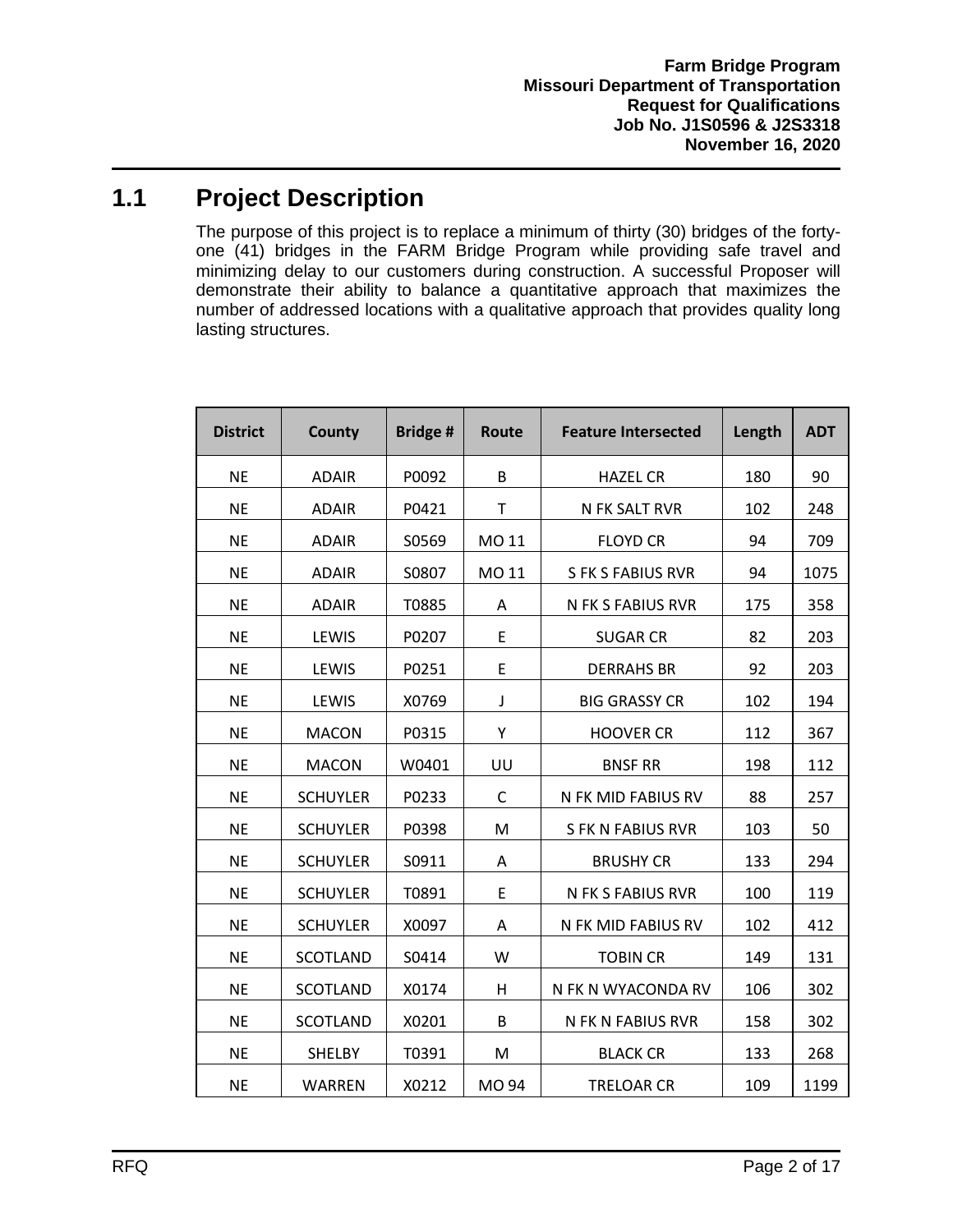#### **Farm Bridge Program Missouri Department of Transportation Request for Qualifications Job No. J1S0596 & J2S3318 November 16, 2020**

| <b>District</b> | County          | <b>Bridge#</b> | Route     | <b>Feature Intersected</b> | Length | <b>ADT</b> |
|-----------------|-----------------|----------------|-----------|----------------------------|--------|------------|
| <b>NW</b>       | <b>ATCHISON</b> | T0103          | MO 46     | <b>LIT TARKIO CR</b>       | 143    | 573        |
| <b>NW</b>       | <b>ATCHISON</b> | X0170          | MO 111    | PIKE CR DRAIN DTCH         | 65     | 202        |
| <b>NW</b>       | <b>CHARITON</b> | P0496          | CC        | YELLOW CR                  | 169    | 254        |
| <b>NW</b>       | <b>CHARITON</b> | T0458          | D         | <b>CLARK BR</b>            | 143    | 201        |
| <b>NW</b>       | <b>CHARITON</b> | T0463          | D         | E FK BEE BR                | 89     | 158        |
| <b>NW</b>       | <b>GENTRY</b>   | H0551          | YY        | <b>BEAR CR</b>             | 192    | 218        |
| <b>NW</b>       | <b>GENTRY</b>   | S0385          | T         | <b>BRUSHY CR</b>           | 82     | 36         |
| <b>NW</b>       | <b>GENTRY</b>   | S0386          | T         | <b>FITZGERALD BR</b>       | 47     | 36         |
| <b>NW</b>       | <b>GRUNDY</b>   | P0203          | W         | <b>GEES CR</b>             | 108    | 223        |
| <b>NW</b>       | <b>GRUNDY</b>   | S0586          | N         | NO CR                      | 89     | 170        |
| <b>NW</b>       | <b>HARRISON</b> | S0277          | D         | <b>AMES CR</b>             | 65     | 64         |
| <b>NW</b>       | <b>LINN</b>     | P0521          | B         | <b>SMOKEY BR</b>           | 77     | 99         |
| <b>NW</b>       | <b>LINN</b>     | S0031          | C         | <b>LONG BR</b>             | 172    | 372        |
| <b>NW</b>       | <b>LINN</b>     | S0489          | C         | W YELLOW CR                | 109    | 132        |
| <b>NW</b>       | <b>LINN</b>     | S0747          | MO 139    | <b>LEWIS CR</b>            | 89     | 265        |
| <b>NW</b>       | <b>LINN</b>     | T0807          | <b>WW</b> | <b>VAN DORSEN CR</b>       | 79     | 216        |
| <b>NW</b>       | LIVINGSTON      | T0379          | C         | <b>SHOAL CR</b>            | 174    | 273        |
| <b>NW</b>       | <b>PUTNAM</b>   | P0374          | M         | <b>MEDICINE CR FK</b>      | 124    | 56         |
| <b>NW</b>       | SULLIVAN        | P0218          | C         | YELLOW CR                  | 112    | 288        |
| <b>NW</b>       | SULLIVAN        | T0482          | E         | W LOCUST CR                | 104    | 402        |
| <b>NW</b>       | <b>WORTH</b>    | S0050          | Α         | <b>BRANCH</b>              | 28     | 52         |

The successful Proposer will be responsible for management, design, construction, quality assurance, and quality control of the FARM Bridge Program. It is not anticipated that co-location of the Proposer and MoDOT Design-Build staff will be required for this project. However, MoDOT will consider a Contractor defined colocation arrangement.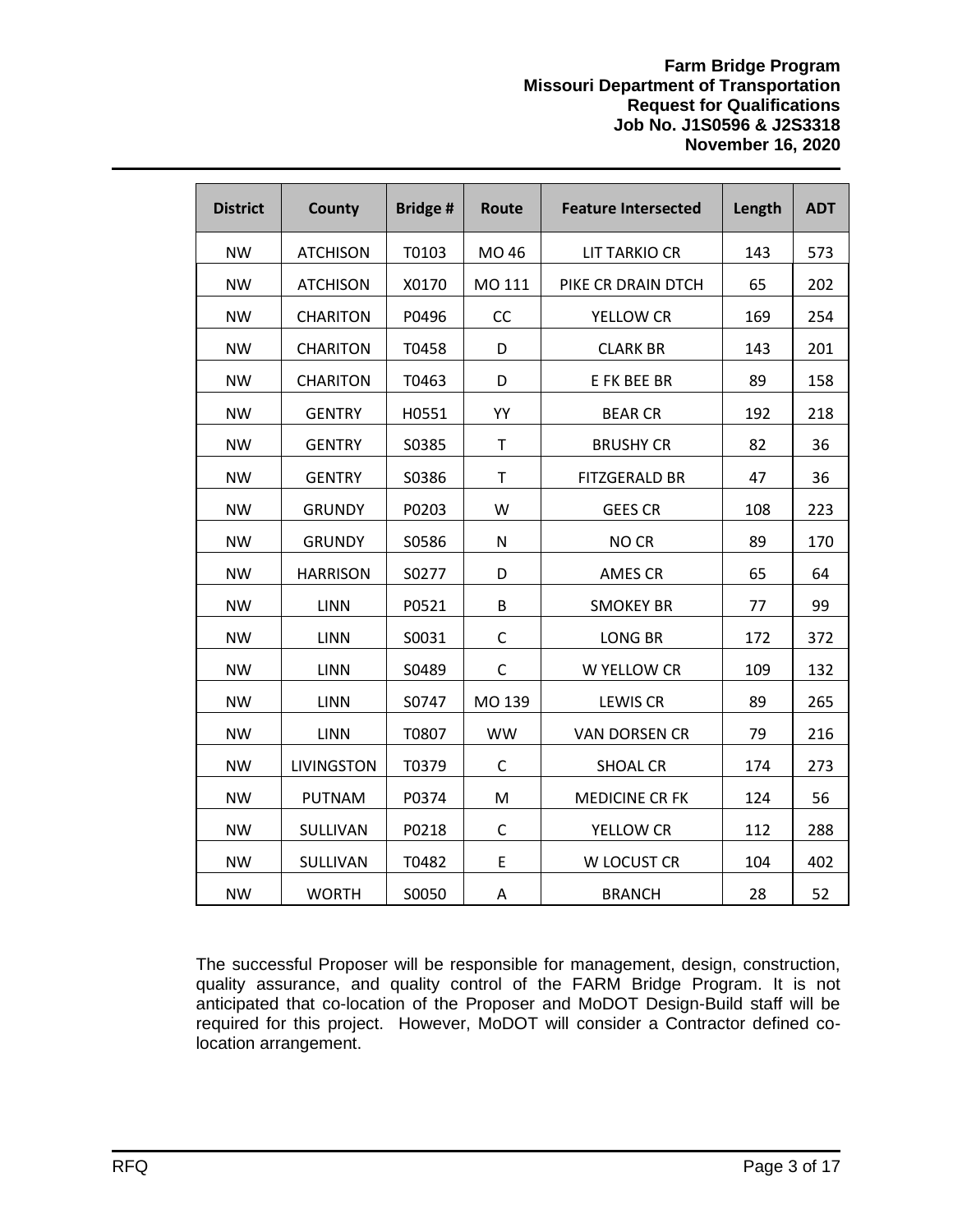#### <span id="page-6-0"></span>**1.2 Project Goals**

The following prioritized goals have been established for the project:

- 1. Safely deliver the project within the program budget of \$25.99 million on or before October 31, 2023
- 2. Use innovation to maximize the number of locations to be addressed
- 3. Provide quality long-lasting structures
- 4. Minimize public inconvenience through increased construction speed and flexibility in scheduling

## <span id="page-6-1"></span>**1.3 Estimated Cost and Maximum Time Allowed**

The total program budget is approximately \$25.99 million, including the design-build contract, MoDOT contract administration costs, Right of Way acquisitions, utility reimbursements, stipend payments, and other miscellaneous project management expenses. The estimated fixed cost design-build contract budget is anticipated to be \$21.5 million. The Project must be completed by October 31, 2023.

## <span id="page-6-2"></span>**2 REQUEST FOR QUALIFICATIONS (RFQ) PROCESS**

#### <span id="page-6-3"></span>**2.1 Two-Phased Design-Build Procurement Process**

MoDOT will use a two-phase procurement process to select a design-build contractor to deliver the Project. This Request for Qualifications (RFQ) is issued as part of the first phase to solicit information, in the form of SOQs, that MoDOT will evaluate to determine which Submitters are the most highly qualified to successfully deliver the Project. MoDOT will shortlist at least two (if any) but not more than five most highly qualified Submitters.

In the second phase, MoDOT will issue a Request for Proposals (RFP) for the Project to the shortlisted Submitters. Only the shortlisted Submitters will be eligible to submit proposals for the Project. Each shortlisted Submitter that submits a proposal in response to the RFP is referred to herein as a Proposer. MoDOT will award a design-build contract (if any) for the Project to the Proposer offering the best value, to be determined as described in the RFP.

#### <span id="page-6-4"></span>**2.2 Submitter Information**

If an entity intends to submit a proposal as part of a team, the entire team is required to submit a single SOQ as a single Submitter. MoDOT may disqualify a Submitter if any of its Major Participants (as defined in Section [6.1\)](#page-14-1) belong to more than one Submitter organization. MoDOT may disqualify a Submitter that violates the DBE exclusivity referred to in Section [6.9.](#page-17-0)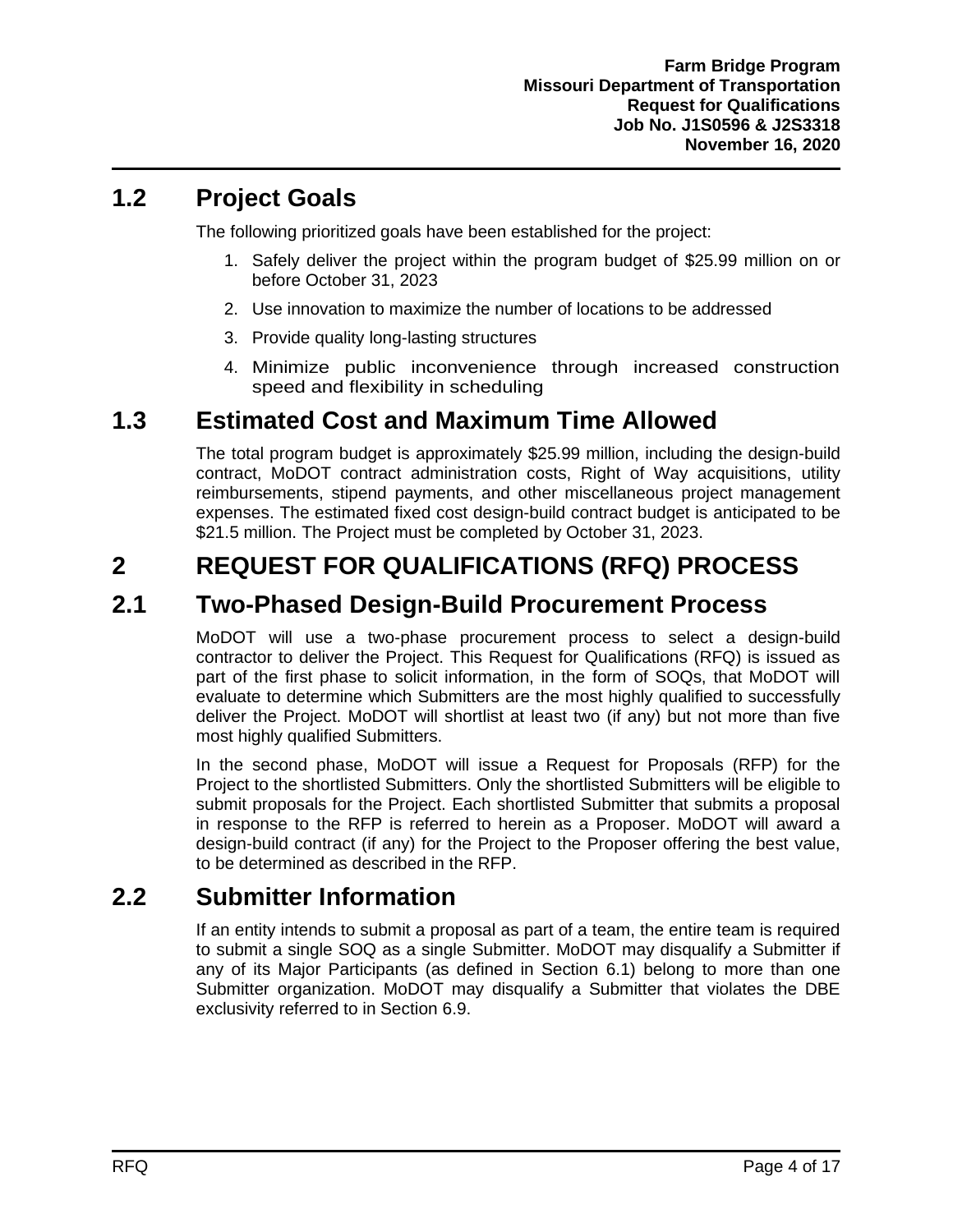## <span id="page-7-0"></span>**2.3 Procurement Schedule**

| <b>Item</b>                                                        | Date                                 |
|--------------------------------------------------------------------|--------------------------------------|
| <b>Issue RFQ</b>                                                   | November 16, 2020                    |
| Deadline for submitting RFQ questions                              | December 4, 2020<br>(2:00 p.m. CST)  |
| Final responses to questions posted & Final RFQ<br>Addendum issued | December 9, 2020                     |
| SOQ due                                                            | December 14, 2020<br>(1:00 p.m. CST) |
| <b>MoDOT</b> notifies shortlisted Submitters                       | December 23, 2020                    |
| <b>Issue RFP</b>                                                   | January 12, 2021                     |
| Final Proposal and Price Allocation due                            | April 6, 2021                        |
| Selection of Apparent Best Value                                   | May 5, 2021                          |

## <span id="page-7-1"></span>**3 SOQ CONTENTS AND EVALUATION CRITERIA**

This section describes specific information that must be included in the SOQ and also addresses the evaluation process that MoDOT shall utilize.

## <span id="page-7-2"></span>**3.1 Organization of SOQ**

The SOQ shall be organized as follows:

- Cover Letter
- Title Page
- Table of Contents
- Part 1 Administrative Elements (Pass/Fail)
- Part 2 Submitter Experience (100 Points)
- Part 3 Key Personnel and Organization (100 Points)

#### <span id="page-7-3"></span>**3.2 Cover Letter**

A one-page cover letter shall be included in the SOQ. The cover letter shall identify the lead organization and primary members of the team. Primary members include the design team and contractor. Name the entity with whom MoDOT will be contracting and identify if this will be a partnership, corporation, joint venture, etc. If a joint venture, name the person who has authority to sign the contract on behalf of the joint venture. Provide contact name, mailing address, phone number and e-mail address for contacting entity.

#### <span id="page-7-4"></span>**3.3 Part 1 – Administrative Elements (Pass/Fail)**

*Submittal Requirements:*

- Form DB-104: Receipt of Addenda
- Form DB-105: Conflict of Interest (including a letter describing such conflicts if they exist)
- Form DB-802: Debarment, Suspension, Ineligibility, and Voluntary Exclusion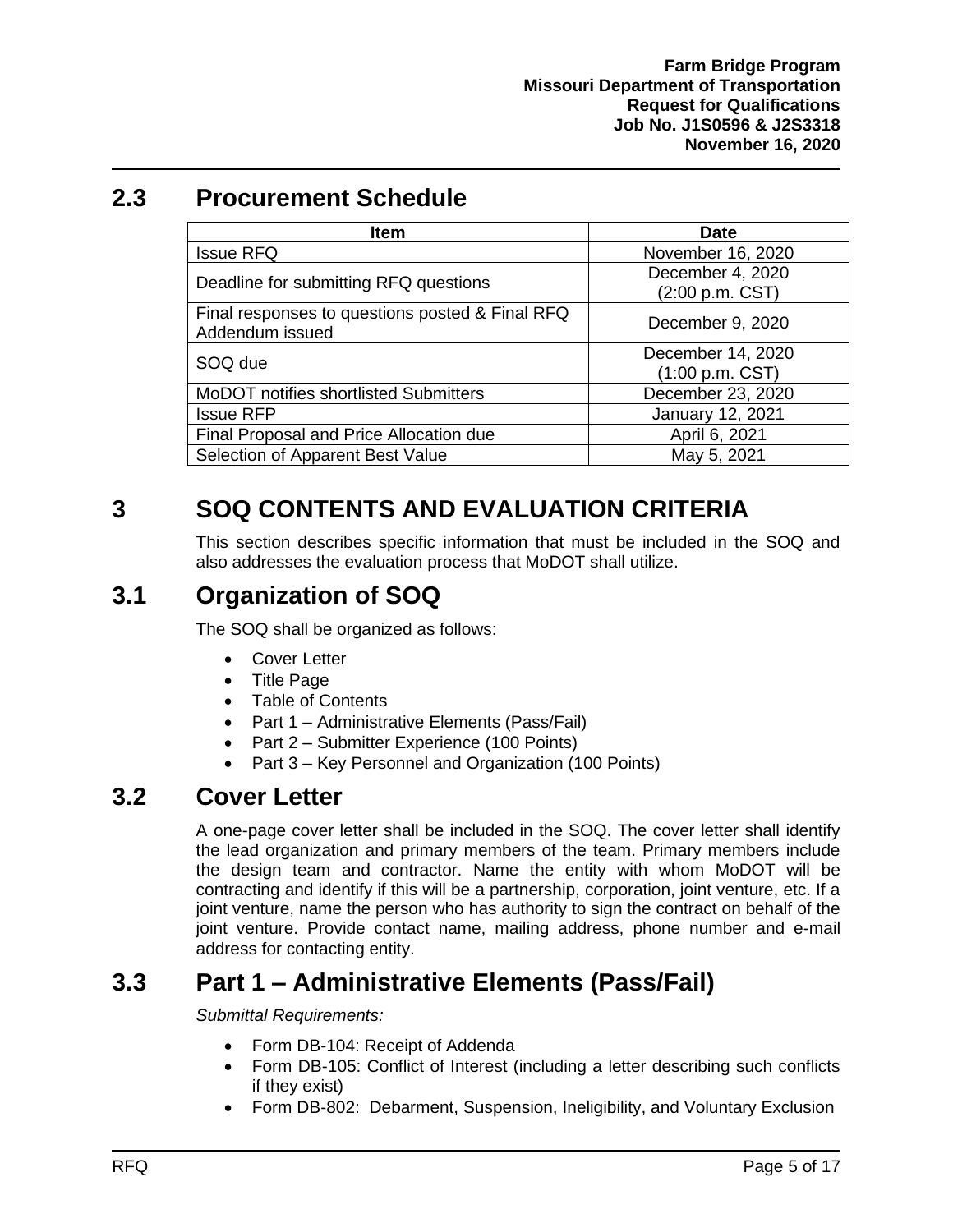#### *Evaluation Criteria:*

The information on the completed forms submitted in Part 1 will be evaluated on a pass/fail basis.

#### <span id="page-8-0"></span>**3.4 Part 2 – Submitter Experience (100 Points)**

*Submittal Requirements:*

- An executive summary not to exceed three (3) pages covering the Submitter's demonstrated recent experience and relevance to the Project in the following areas:
	- o **Design:** The Submitter shall provide specific examples of their relevant experience with design of bridge replacements, geotechnical experience, hydraulic analysis, and their ability to generate innovative ideas, be on or ahead of schedule, and resolve challenges. Design experience shall demonstrate the Submitter's ability to provide quality bridges that enhance safety for the traveling public. The Submitter shall also demonstrate their capacity to design the required number of bridges to be constructed by the project completion date.
	- o **Construction:** The Submitter shall provide specific examples of their recent and relevant experience with bridge replacements, managing multiple projects, and maintenance of traffic. The Submitter shall provide examples of their recent and relevant experience constructing multiple bridges concurrently over a large geographical area. The Submitter shall also provide specific examples of their recent and relevant experience generating and implementing innovative ideas, delivering improvements on or ahead of schedule, and resolving challenges during construction. Construction experience shall demonstrate the Submitter's capacity to construct the required number of bridges by the project completion date.
	- o **Approach to Ensuring Safety:** The summary shall include the Submitter's safety record, and examples of successfully implemented Safety Management Programs or innovations.
	- o **Quality Management Program:** Identify specific examples of your quality programs for previous projects that demonstrate your ability to develop, implement, and maintain a Quality Management Program throughout all phases of the project. Provide recent and relevant examples of the successful implementation of a QC/QA program that includes management of both QC and QA aspects of inspection and testing on projects. Provide a summary of how effective the program(s) was and the end result.
	- o **Federal and Local Agencies and Utility Interaction:** Describe previous efforts to mitigate impacts to and work successfully with the applicable Federal Agencies, Local Agencies and Utility Companies.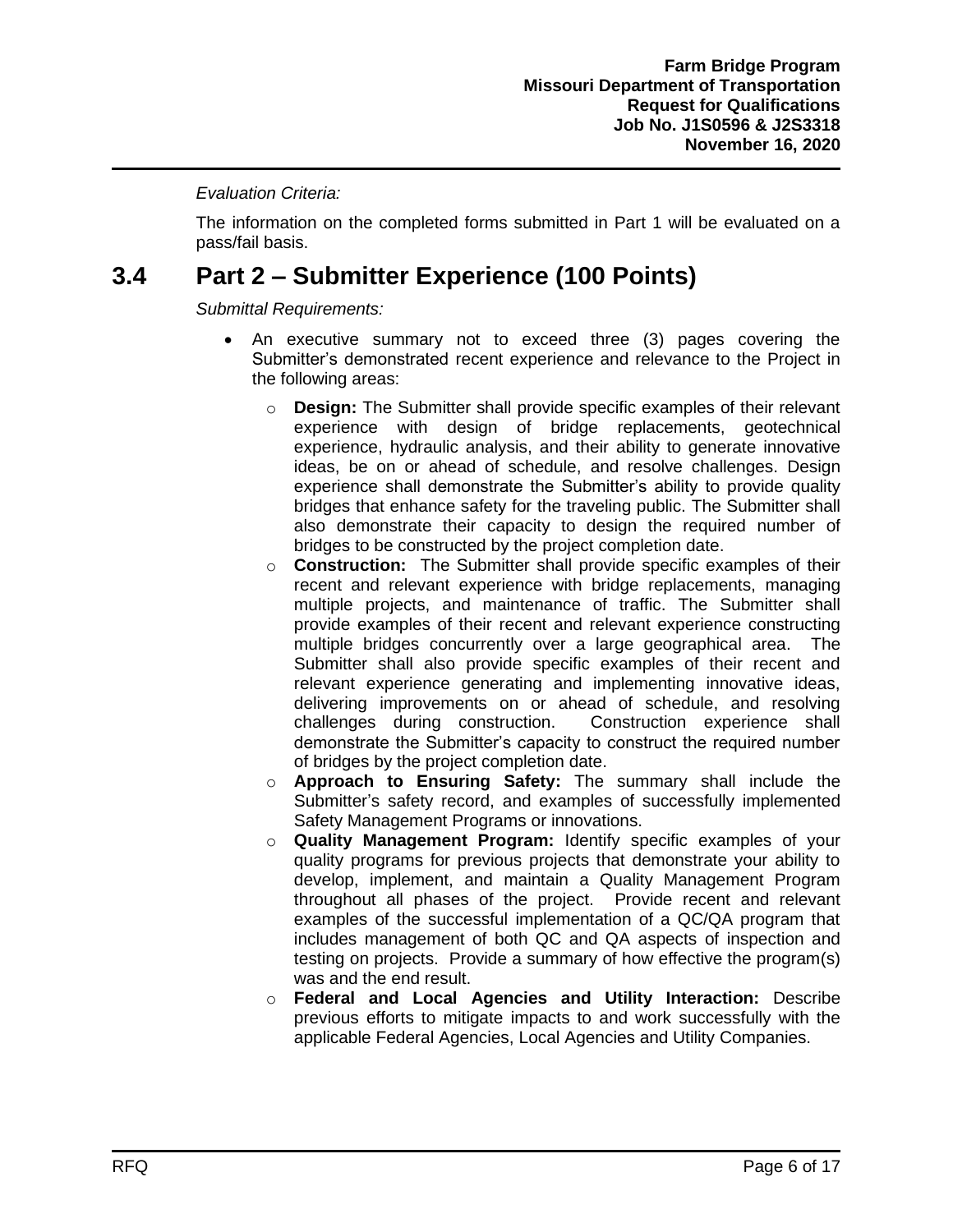- o **DBE Utilization:** Describe how the Submitter has been successful in meeting DBE participation goals on previous projects. This information should be split between professional services and construction activities. The Submitter shall also describe their intensions to utilize DBEs to meet or exceed the DBE participation goals of 6% construction activities and 12% professional services.
- o **Workforce Diversity:** Describe how the Submitter intends to effectively maintain a diverse workforce by meeting or exceeding the construction workforce goals in the following table:

| <b>County</b>                | <b>Minorities</b> | <b>Females</b> |
|------------------------------|-------------------|----------------|
| Lewis                        | 3.1%              | $6.9\%$        |
| Adair                        | 4.0%              | 6.9%           |
| Macon                        | 4.0%              | 6.9%           |
| Schuyler                     | 4.0%              | 6.9%           |
| Scotland                     | 4.0%              | 6.9%           |
| Shelby                       | 4.0%              | 6.9%           |
| $\overline{\text{Chariton}}$ | 4.0%              | 6.9%           |
| Linn                         | 4.0%              | 6.9%           |
| Putnam                       | 4.0%              | 6.9%           |
| Sullivan                     | 4.0%              | 6.9%           |
| Atchison                     | 10.0%             | 6.9%           |
| Gentry                       | 10.0%             | $6.9\%$        |
| Grundy                       | 10.0%             | 6.9%           |
| Harrison                     | 10.0%             | 6.9%           |
| Livingston                   | 10.0%             | 6.9%           |
| Worth                        | 10.0%             | 6.9%           |
| Warren                       | 11.4%             | 6.9%           |

- $\circ$  Please demonstrate how the Submitter will effectively maintain a diverse workforce of professional services and provide examples of past performance.
- **Form DB-101**: Major Participant Information. One form is to be completed for each Major Participant, as described in Section 6.1.
- **Form DB-102**: Reference Project Summary. One summary is to be completed for each reference project described in the Submitter experience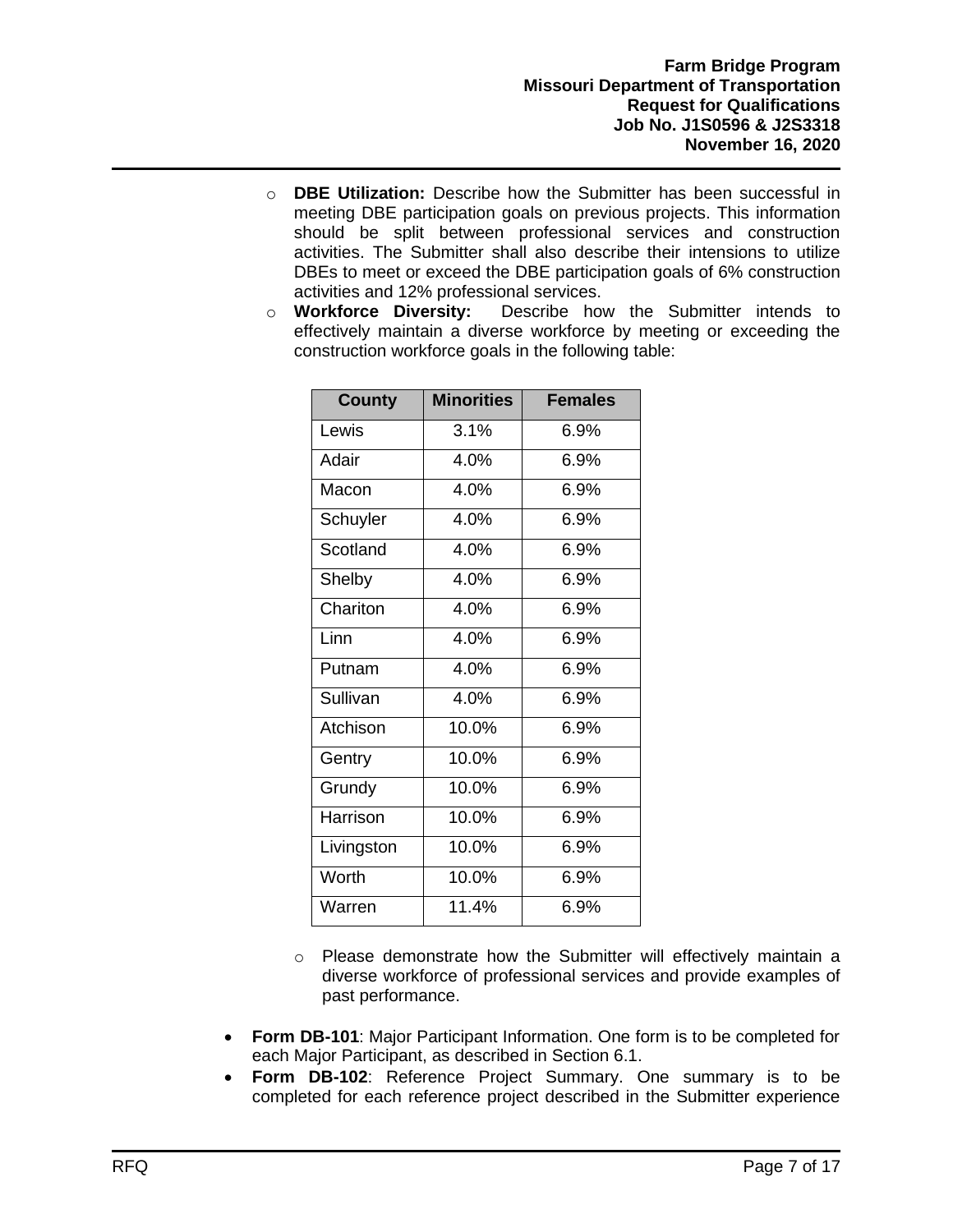executive summary. Each summary is limited to a maximum of two (2) pages. A maximum of six (6) reference projects can be described for each Submitter. At least four (4) of the submitted reference projects shall have been completed by the construction contractor. For ease of comparison, this form is not to be modified.

#### *Evaluation Criteria:*

Part 2 will be evaluated based on Submitter's demonstrated performance on recent and relevant projects and the quality and completeness of the submittal requirements for this section. Specifically, MoDOT will evaluate the Submitter's experience based on:

- Recent design and construction experience on similar projects.
- Use of innovative approaches to deliver project(s) within budget and on schedule, such as value engineering change proposals, construction efficiencies, alternative technical concepts, etc.
- Implementation of traffic handling plans to minimize and mitigate construction impacts to customers.
- Past performance developing and implementing a safe project.
- Recent company safety performance on similar equally complex projects.
- Recent experience delivering projects over a large geographical area.
- Experience with foundation design in various soil conditions.
- Ability to synergize design and construction efforts to resolve unexpected challenges encountered during similar projects and the resolution.
- Past performance developing and implementing a Quality Control and Quality Assurance program for the Project. Understanding of the Quality Management Program and how it will be implemented in numerous locations.
- Past performance with timeliness and accuracy of quality documentation.
- Experience with minimizing impacts on environmentally sensitive areas.
- The effectiveness of the DBE utilization strategies to maintain a diverse workforce for both construction and non-construction activities.
- Implementation of effective efforts to mitigate the impacts of land disturbance and to successfully manage a Stormwater Pollution Prevention Plan (SWPP) on past projects and minimize disruption to streams.
- Experience working with regulatory agencies such as, U.S. Army Corps of Engineers, Missouri Department of Conservation, Missouri Department of Natural Resources, Levee or Drainage Districts, and Federal Aviation Administration.
- Experience in coordinating with utility companies.

#### <span id="page-10-0"></span>**3.5 Part 3 – Key Personnel and Organization (100 Points)**

Each Submitter shall identify the experience, responsibilities and past achievements of the Key Personnel listed below.

Submitters should define the following positions as Key Personnel: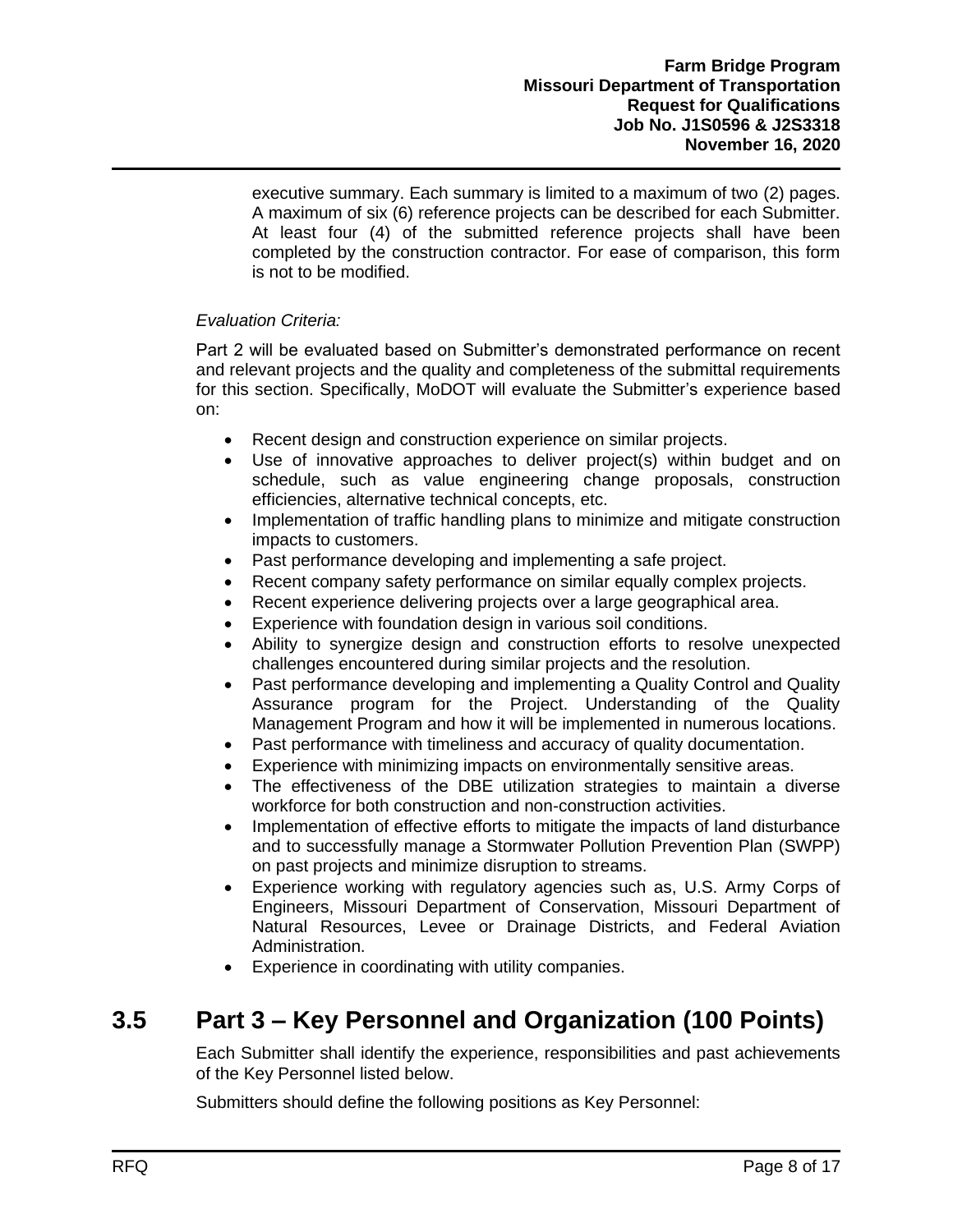- **Project Manager** The Project Manager is responsible for all aspects of the Project including, but not limited to, safety, overall design, construction, quality management, contract administration, DBE and workforce diversity, and environmental compliance. The Project Manager should have at least ten (10) years of recent and relevant experience managing the design and/or construction of multiple highway bridges including replacements or long-term rehabilitations. The Project Manager shall have full authority to make final decisions on behalf of the Proposer and have responsibility for communicating these decisions directly to MoDOT's Project Director. The Project Manager must be assigned to the Project full time for the duration of the Project.
- **Quality Manager** The Quality Manager's responsibilities include, but are not limited to, creation and execution of the Submitter's quality program, quality personnel, assurance activities independent of production, enforcement of quality procedures, and documentation of quality records. Such records include documentation for design, construction quality and testing, environmental compliance, erosion control, and DBE/workforce diversity compliance. The Quality manager should have at least five (5) years of recent experience developing, implementing, and overseeing quality programs in civil construction work as well as document storage. The Quality Manager shall report directly to the Submitter's executive management team. The Quality Manager shall not be the Project Manager. The Quality Manager may assign a designee to be a Design Quality Manager during the design phase. The Quality Manager shall be assigned to the Project full time. The Quality Manager or an authorized designee shall be required to be on site for all construction activities.
- **Design Manager** The Design Manager is responsible for ensuring all aspects of the design of the Project are met. The Design Manager should have at least seven (7) years of in-depth and recent experience managing the design of highways and bridges, specifically bridge replacements, geotechnical experience, long term bridge rehabilitations, and shall be a registered professional engineer in the State of Missouri. The Design Manager shall be assigned to the Project full time when design activities are being performed. During construction, the Design Manager shall be readily available for on-site consultation.
- **Construction Manager** The Construction Manager shall be responsible for managing the construction of the Project, including the maintenance of traffic. The Construction Manager should have at least seven (7) years of recent management experience in highway and bridge construction. The Construction Manager or an authorized designee shall be on site for the duration of the construction phase.

Key Personnel identified in the SOQ, including any "Additional Key Personnel" may not be removed, replaced, or added without written approval of the MoDOT Project Director.

*Submittal Requirements:*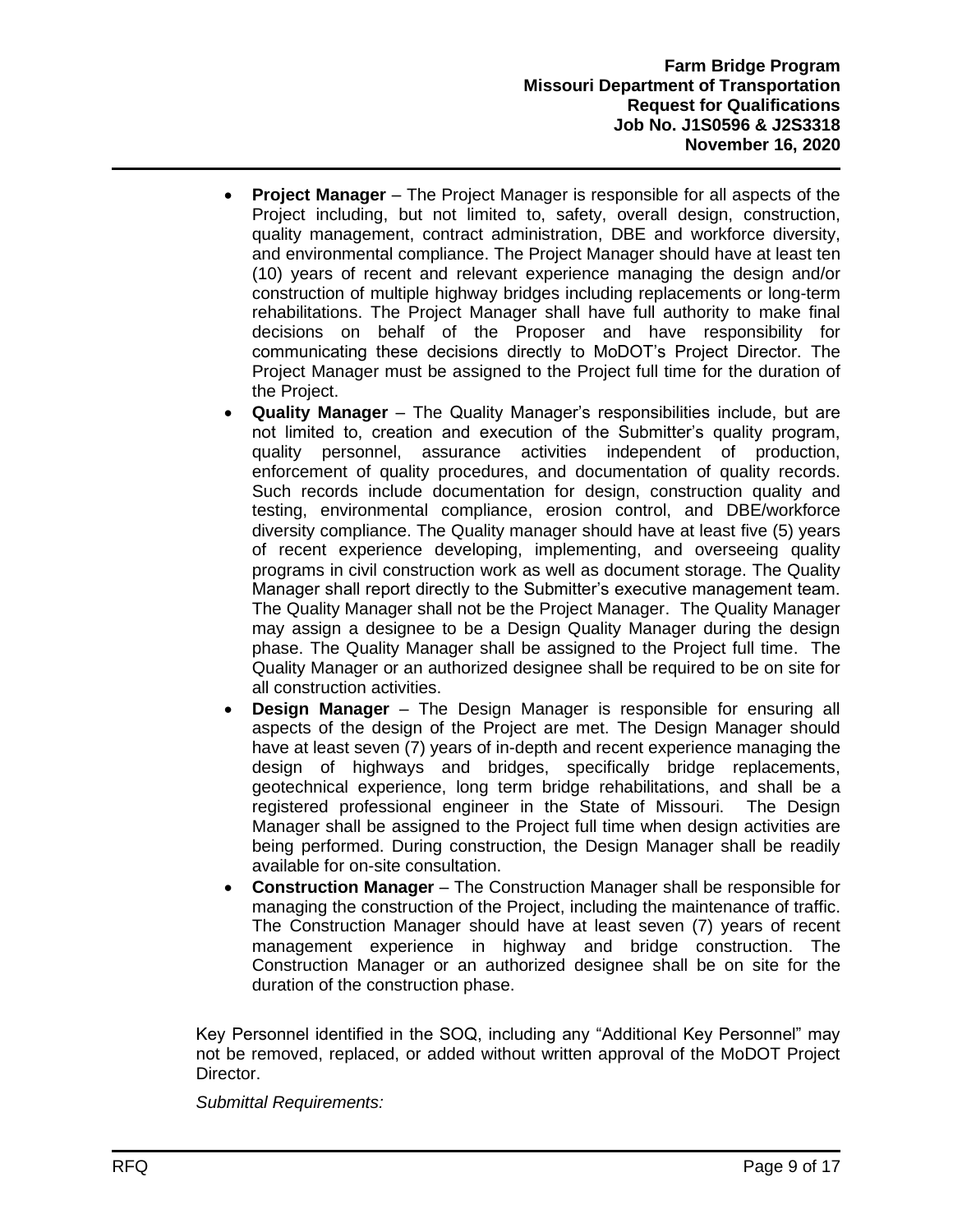- An organizational chart (not to exceed one (1) page) and executive summary (not to exceed three (3) pages) of Key Personnel and up to four additional personnel, describing the Key Personnel's qualifications and recent relevant experience related to the Project. This summary should include any experience the Key Personnel has with the design and construction of highway projects, cost-saving innovations, and delivering projects on or ahead of schedule.
- Form DB-103: Resume Summary
- Resumes for the Key Personnel and up to four additional personnel are to be included. Each resume is limited to one (1) page and shall include two (2) owner references by providing a contact name and phone number. MoDOT reserves the right to contact references identified in the resumes.
- Form DB-110: Key Personnel Commitment

#### *Evaluation Criteria:*

Part 3 will be evaluated based on Submitter's ability to meet or exceed the Project goals and the quality and completeness of their Submittal. MoDOT will evaluate the Submitter's experience based on:

- Relevance of tasks performed by Key Personnel on resumes for reference projects.
- Experience using innovative approaches to deliver a project within budget.
- Experience and approaches to delivering projects on schedule or ahead of schedule.
- Experience managing multiple projects being constructed concurrently.
- Experience and approaches for quality management plan development, implementation, control of documents, verification of conformance and nonconformance, and non-conformance identification and resolution.
- Relevant design and construction experience.
- Design and implementation of traffic handling plans sensitive to location and traffic.
- Experience and approach for maximizing and ensuring safety on a project.
- Design and implementation of effective storm water pollution prevention (SWPP) for streams or other sensitive areas on a project.
- Experience and approach for achieving DBE and workforce diversity goals.
- Experience and approaches to handling utility coordination.

#### <span id="page-12-0"></span>**4 SUBMITTAL REQUIREMENTS**

#### <span id="page-12-1"></span>**4.1 Format**

The SOQ must be formatted for 8.5" x 11" paper. Charts and other graphical information may be formatted for 11" x 17" paper. Use of 11" x 17" format shall be limited to a maximum of two (2) pages. Minimum font size is 11 point. However, 10 point text may be used within graphs or tables.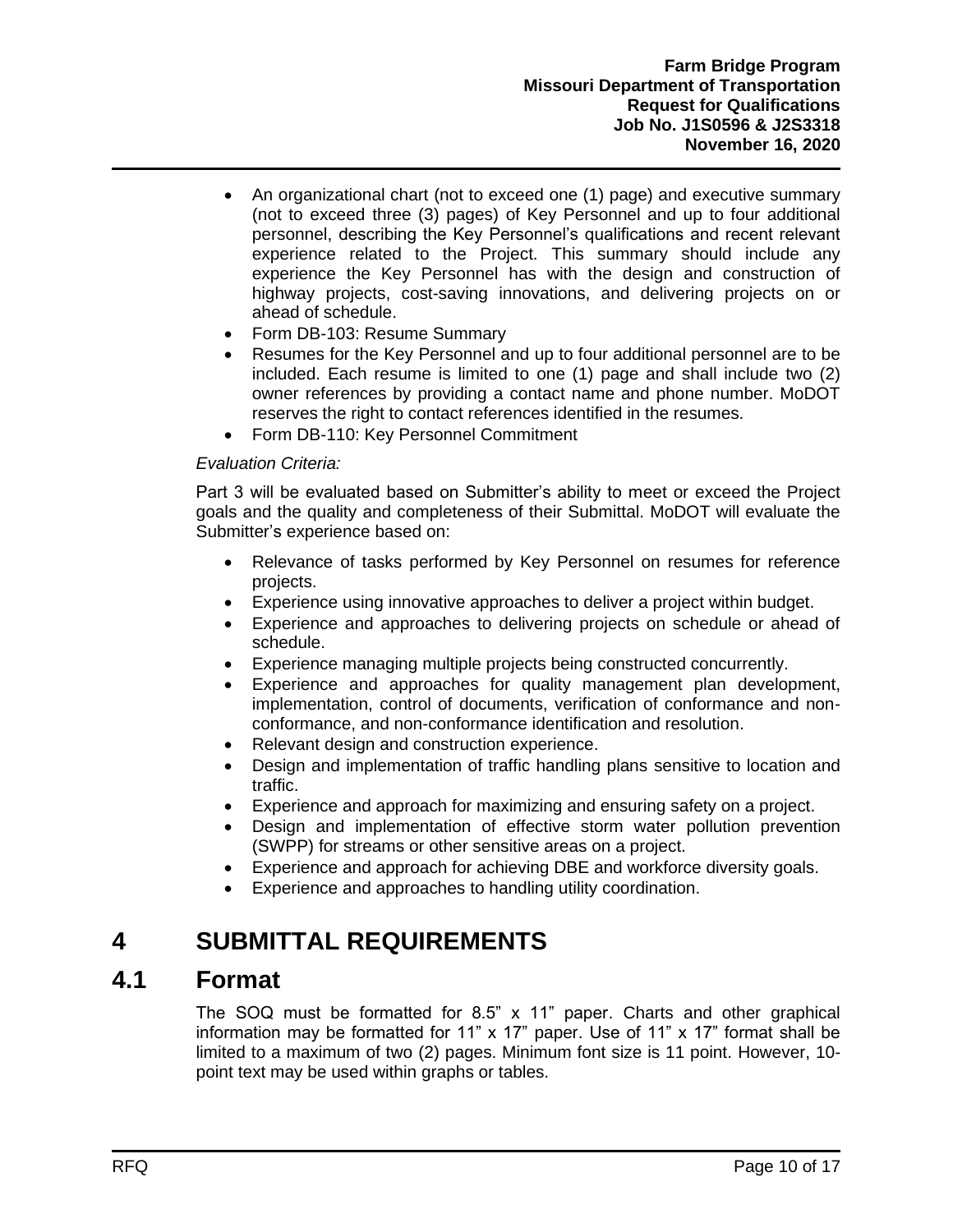#### <span id="page-13-0"></span>**4.2 Due Date and Quantities**

SOQ must be submitted by 1:00 pm, Central Standard Time, on the date shown in Section [2.3.](#page-7-0) MoDOT accepts no responsibility for misdirected or lost Submittals. One (1) electronic copy in PDF format of the RFQ response is to be submitted by email to [farm@modot.mo.gov](mailto:farm@modot.mo.gov) as shown in Section [6.3](#page-15-1) and detailed below. Hard copies will not be accepted.

#### **Submitter's SOQ Email:**

• Submitters shall email one (1) electronic copy of their respective SOQ, in Portable Document Format (PDF), to [farm@modot.mo.gov.](mailto:farm@modot.mo.gov)

#### **SOQ Coordinator's Response Email:**

• The SOQ Coordinator will provide the Submitter a SOQ receipt after receiving the Submitter's SOQ Email.

#### <span id="page-13-1"></span>**4.3 Page Limits**

The maximum number of pages is shown in the following table:

| <b>Cover Letter</b>                                                           | 1         |
|-------------------------------------------------------------------------------|-----------|
| <b>Title Page</b>                                                             | 1         |
| <b>Table of Contents</b>                                                      | 1         |
| <b>Part 1 - Administrative Elements</b>                                       |           |
| Form DB-104: Receipt of Addenda                                               |           |
| Form DB-105: Conflict of Interest                                             | As needed |
| Form DB-802: Debarment, Suspension,<br>Ineligibility, and Voluntary Exclusion | As needed |
| <b>Part 2 - Submitter Experience</b>                                          |           |
| <b>Executive Summary</b>                                                      | 3         |
| Form DB-101: Major Participant Information                                    | As needed |
| Form DB-102: Reference Project Summary                                        | 12        |
| Part 3 - Key Personnel Experience                                             |           |
| <b>Organizational Chart</b>                                                   | 1         |
| <b>Executive Summary</b>                                                      | 3         |
| Form DB-103: Resume Summary                                                   | 1         |
| Form DB-110: Commitment of Key Personnel                                      | 16        |
| Resumes                                                                       | 8         |

Dividers between sections of the SOQ are not counted.

## <span id="page-13-2"></span>**5 EVALUATION PROCESS**

All responses shall be evaluated according to 7 CSR 10-24.030.

Part 1 will be evaluated on a pass/fail basis. Part 1 shall be evaluated first. If a SOQ fails Part 1, the remainder of the SOQ will not be evaluated.

Part 2 will be evaluated based on a possible 100 points.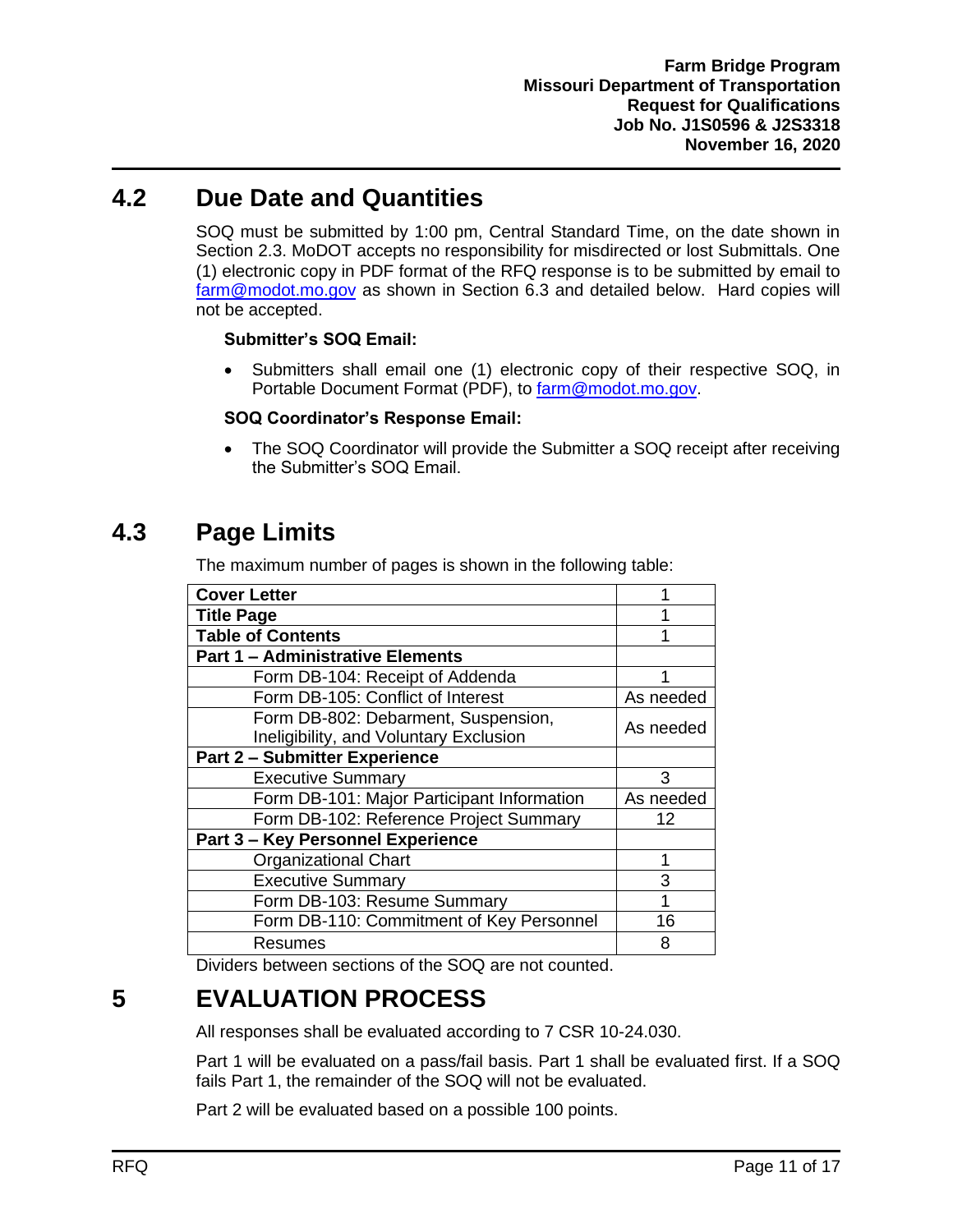Part 3 will be evaluated based on a possible 100 points.

MoDOT is restricted to short-listing no more than five (5) teams. The scoring outlined is intentionally crafted to differentiate between many highly qualified teams. MoDOT will use the rating below to determine the most highly qualified teams and/or demonstrated significant separation between the most highly qualified and those meeting qualifications. The ratings to be used during the shortlisting process are as follows:

| Rating                                | <b>Description</b>                                                                                                                                                                                                                                                                                                                                                          |
|---------------------------------------|-----------------------------------------------------------------------------------------------------------------------------------------------------------------------------------------------------------------------------------------------------------------------------------------------------------------------------------------------------------------------------|
| Exceptional<br>$+/-$<br>$(100 - 85%)$ | The Submitter has demonstrated an approach that is considered to<br>significantly exceed stated requirements/objectives and provides a<br>consistently outstanding level of quality. There is very little or no risk<br>that the Submitter would fail to meet the requirements of the RFP.<br>There are essentially no weaknesses.                                          |
| Good<br>$+/-$<br>$(84 - 60\%)$        | The Submitter has demonstrated an approach that is considered to<br>exceed stated requirements/objectives and offers a generally better<br>than acceptable quality. There is little risk that the Submitter would<br>fail to meet the requirements of the RFP. Weaknesses, if any, are<br>minor.                                                                            |
| Acceptable<br>$+/-$<br>$(59-20%)$     | The Submitter has demonstrated an approach that is considered to<br>meet the stated requirements/objectives and has an acceptable level<br>of quality. The Submitter demonstrates a reasonable probability of<br>meeting the requirements of the RFP. Weaknesses are minor.                                                                                                 |
| Unacceptable<br>$(19-0%)$             | The Submitter has demonstrated an approach that is considered to<br>fail to meet the stated requirements/objectives and/or provides<br>unacceptable quality and/or demonstrates no reasonable likelihood<br>of meeting the requirements of the RFP and/or contains weaknesses<br>that are so major and/or extensive that a major revision to the SOQ<br>would be necessary. |

## <span id="page-14-0"></span>**6 GENERAL INFORMATION**

#### <span id="page-14-1"></span>**6.1 Major Participant Definition**

The term Major Participant is defined as any of the following entities:

- All general partners or joint venture members of the Submitter; all individuals, persons, partnerships, limited liability partnerships, corporations, limited liability companies, business associations, or other legal entities, however organized, directly or indirectly holding an equity interest in the Submitter.
- The lead engineering/design firm(s).
- Each subcontractor that will perform work valued at 20% or more of the construction work.
- Each sub-consultant that will perform 20% or more of the professional services.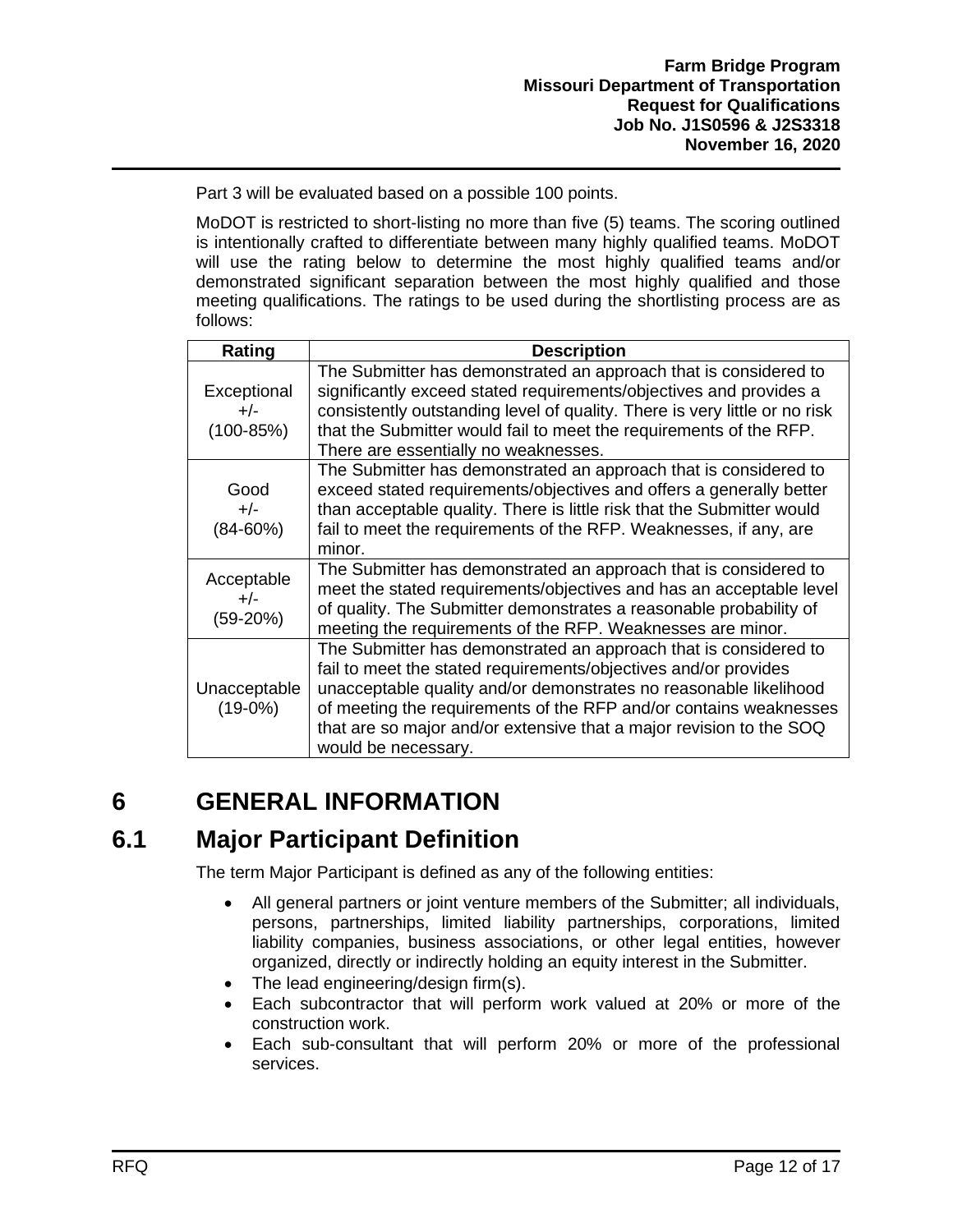Major Participants identified in the SOQ may not be removed, replaced, or added without written approval of the MoDOT Project Director. Written requests must document the proposed change and demonstrate that the change will be equal to or better than the Major Participant submitted in the SOQ.

#### <span id="page-15-0"></span>**6.2 Stipend**

No stipends will be paid for submitting the SOQ. MoDOT will pay a stipend to the responsible Proposer(s) that provide a fully responsive, but unsuccessful, Proposal. The anticipated stipend is \$130,000 and shall be provided to such Proposer(s) as early as fifteen (15) days after MoDOT determines the apparent successful Proposer. Unsuccessful Proposers shall sign a Proposal release statement, releasing their Proposals to receive their stipend within thirty (30) days. If the Proposal Release Statement is not signed within thirty (30) days, the Stipend shall be forfeited.

If the successful Proposer and MoDOT cannot successfully negotiate a contract and MoDOT negotiates an agreement with one of the unsuccessful Proposers, that Proposer's stipend shall be returned to MoDOT.

#### <span id="page-15-1"></span>**6.3 Communications**

MoDOT's Project Director, Jeff Gander, is MoDOT's sole contact person for receiving all communications regarding the project and procurement thereof. Each Submitter is also solely responsible for providing a single contact person. Email is the preferred method of communication for the Project.

Jeff Gander, P.E. FARM Bridge Program Project Director Missouri Department of Transportation 1711 South Highway 61 Hannibal, MO 63401 [FARM@modot.mo.gov](mailto:FARM@modot.mo.gov)

During the Project procurement process, commencing with issuance of this RFQ and continuing until award of a contract for the Project (or cancellation of the procurement), no employee, member, or agent of any Submitter shall have ex-parte communications regarding this procurement with any member of MoDOT or the Federal Highway Administration, their advisors, or any of their contractors or consultants involved with the procurement, except for communications expressly permitted by this RFQ. Any Submitter engaging in such prohibited communications may be disqualified at the sole discretion of MoDOT's Project Director. However, communication is allowed with local entities, utility companies, railroads, regulatory agencies and the general public.

#### <span id="page-15-2"></span>**6.4 Questions and Clarifications; Addenda**

Questions and requests for clarification regarding this RFQ must be submitted to MoDOT's Project Director. To be considered, all questions and requests must be received by 2:00 pm, CST on the date indicated in Section [2.3.](#page-7-0) Questions, requests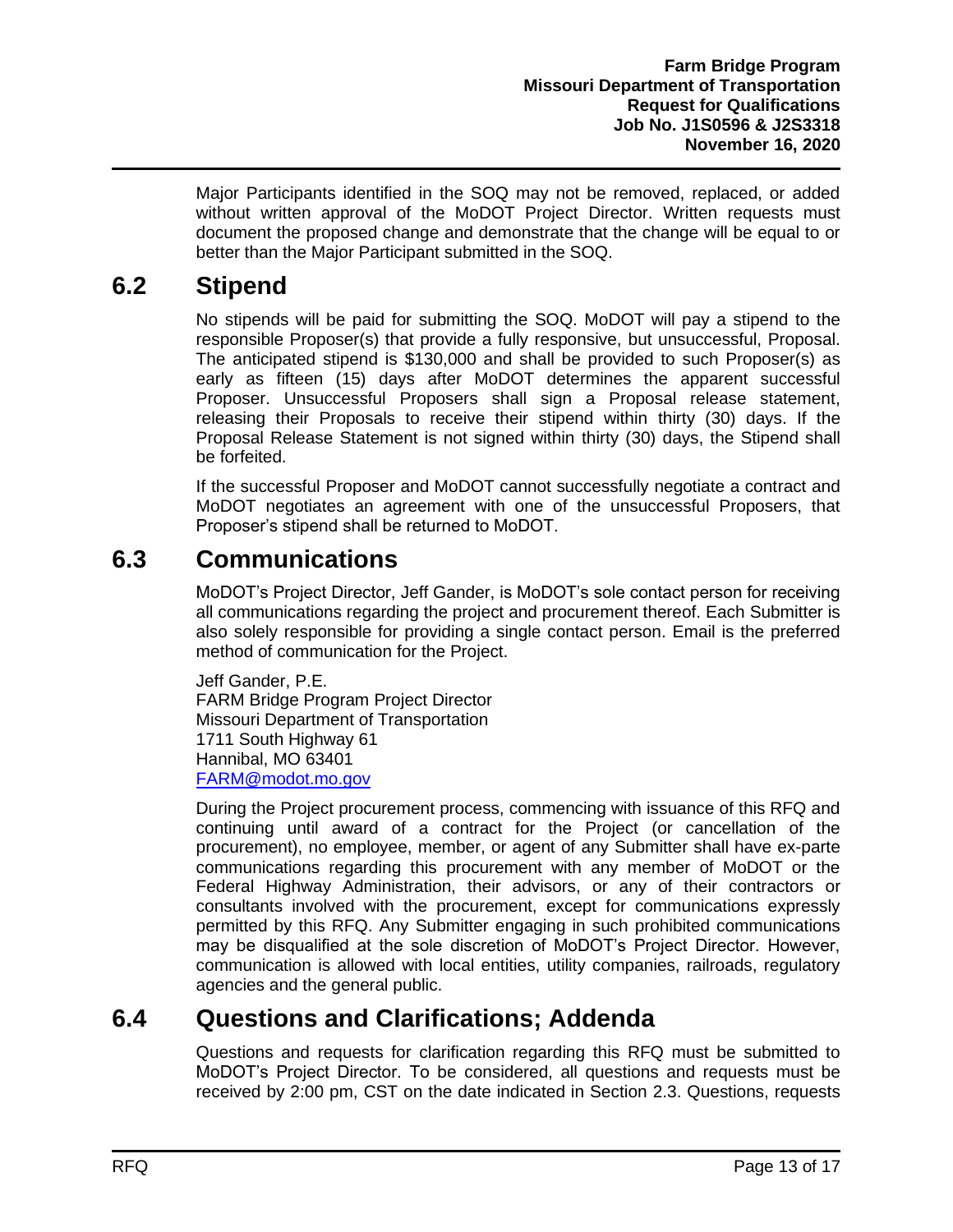for clarifications, and responses will be posted on the project web site. Submitter's names will not be identified.

MoDOT reserves the right to revise this RFQ at any time before the final RFQ Addendum date listed in Section [2.3.](#page-7-0) A link to any addenda will be posted on the Project web site: [https://www.modot.org/farm-bridge-program](https://www.modot.org/bootheel-bridge-bundle)

#### <span id="page-16-0"></span>**6.5 Ineligible Firms**

Crawford, Murphy & Tilly Engineers and Consultants (CMT) are acting as the owner's engineer and therefore are ineligible. Archeological Research Center of St. Louis, Inc. is a subconsultant under CMT and will be ineligible. A firm is ineligible to submit a proposal, in either a prime or subconsultants' roll, if it assists in the development of the scope of work, the RFQ, or the RFP.

## <span id="page-16-1"></span>**6.6 Confidentiality**

Documents submitted pursuant to this RFQ will be subject to the Missouri Public Records Act, (§§ 610.010, et.seq., RSMo). Information clearly marked as confidential and proprietary will be kept confidential by MoDOT, unless otherwise provided by law. MoDOT will notify the Submitter if a request is made for such information, and the denial is challenged, so that the Submitter may take any action it deems necessary to defend the challenge. The Submitter shall be the entity responsible for defending against the Missouri Public Records Act disclosures for any records claimed by the Submitter to be confidential and proprietary.

#### <span id="page-16-2"></span>**6.7 Organizational Conflicts of Interest**

Pursuant to 23 CFR 636.116, consultants and sub-consultants who assist MoDOT in the preparation of an RFP document are not allowed to participate on a Submitter's team. Submitter must provide to MoDOT, via DB-105 form as defined in Section [3.3,](#page-7-4) information regarding all potential organizational conflicts of interest in its proposal, including all relevant facts concerning any past, present or currently planned interests which may present an organizational conflict of interest, as required by 23 CFR 636.116. MoDOT's Project Director will determine whether an organizational conflict of interest exists, and the actions necessary to avoid, neutralize, or mitigate such conflict, and will respond in writing.

MoDOT may disqualify a Submitter if any of its Major Participants (as defined in Section 6.1) belong to more than one Submitter organization.

#### <span id="page-16-3"></span>**6.8 Equal Employment Opportunity**

The Submitter will be required to follow Federal Equal Employment Opportunity (EEO) policies.

MoDOT will ensure that in any contract entered into pursuant to this advertisement, businesses owned and controlled by socially and economically disadvantaged individuals will be afforded full opportunity to submit bids in response to this invitation and will not be discriminated against on the grounds of race, color, religion, creed, sex, age, sexual orientation, ancestry, or national origin in consideration for award.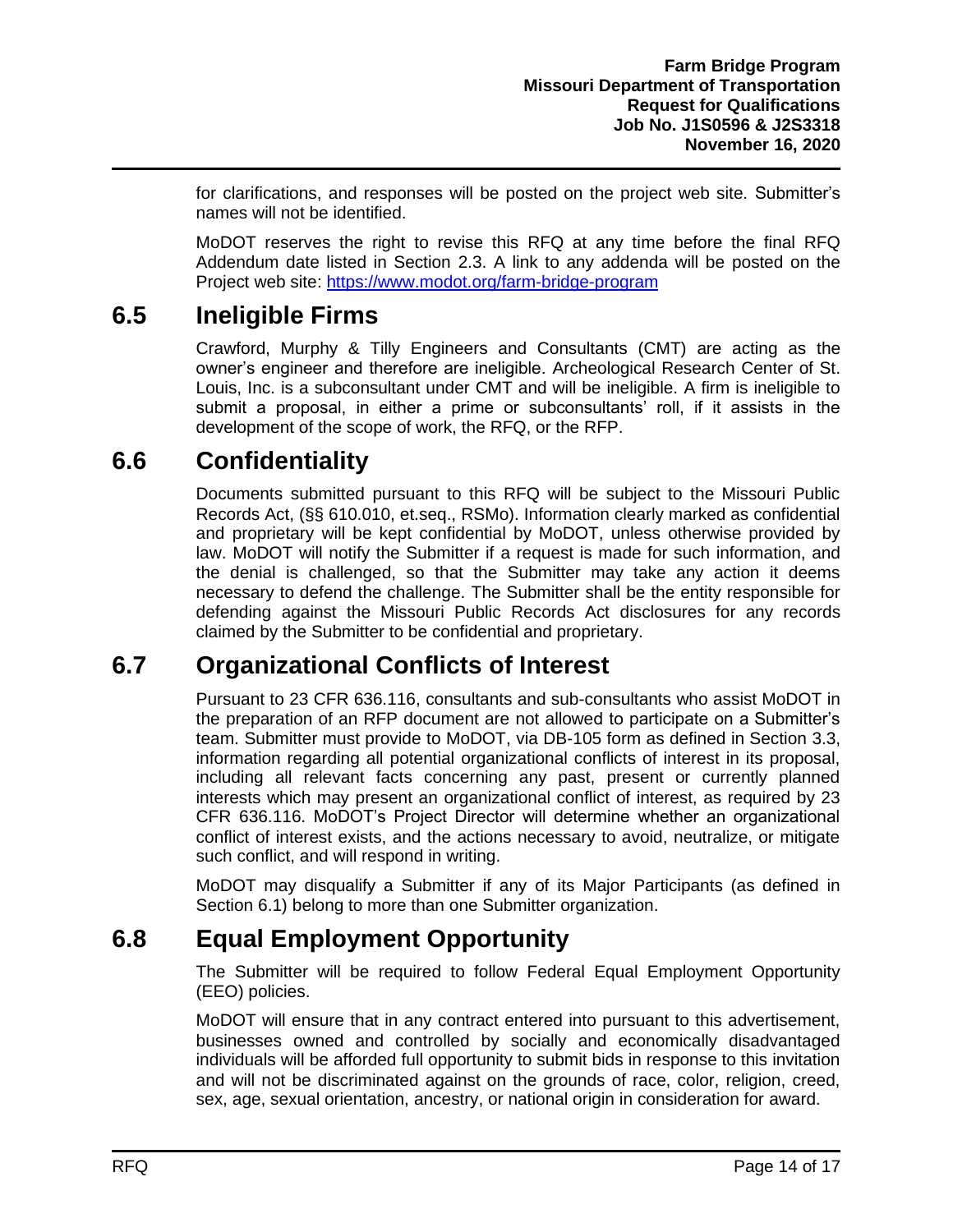| <b>County</b> | <b>Minorities</b> | <b>Females</b> |
|---------------|-------------------|----------------|
| Lewis         | 3.1%              | 6.9%           |
| Adair         | 4.0%              | 6.9%           |
| Macon         | 4.0%              | 6.9%           |
| Schuyler      | 4.0%              | 6.9%           |
| Scotland      | 4.0%              | 6.9%           |
| Shelby        | 4.0%              | 6.9%           |
| Chariton      | 4.0%              | 6.9%           |
| Linn          | 4.0%              | 6.9%           |
| Putnam        | 4.0%              | 6.9%           |
| Sullivan      | 4.0%              | 6.9%           |
| Atchison      | 10.0%             | 6.9%           |
| Gentry        | 10.0%             | 6.9%           |
| Grundy        | 10.0%             | 6.9%           |
| Harrison      | 10.0%             | 6.9%           |
| Livingston    | 10.0%             | 6.9%           |
| Worth         | 10.0%             | 6.9%           |
| Warren        | 11.4%             | 6.9%           |

The Commission has set the workforce goals as shown in the following table:

A goal of one (1) OJT position has been assigned for professional services, and a goal of two (2) OJT positions for construction activities.

#### <span id="page-17-0"></span>**6.9 Disadvantaged Business Enterprises**

The anticipated Disadvantaged Business Enterprise (DBE) goals for the project are:

6% construction activities 12% professional services

In an effort to ensure a healthy contracting environment for DBE contractors and consultants, a DBE can only be exclusive with one Submitter if they meet the requirements of a Major Participant as defined in Section 6.1, or with written permission from MoDOT's Project Director.

It is the policy of MoDOT that DBEs, as defined in 49 CFR Part 26, and other small businesses shall have the opportunity to compete fairly in contracts financed in whole or in part with public funds. Consistent with this policy, MoDOT will not allow any person or business to be excluded from participation in, denied the benefits of,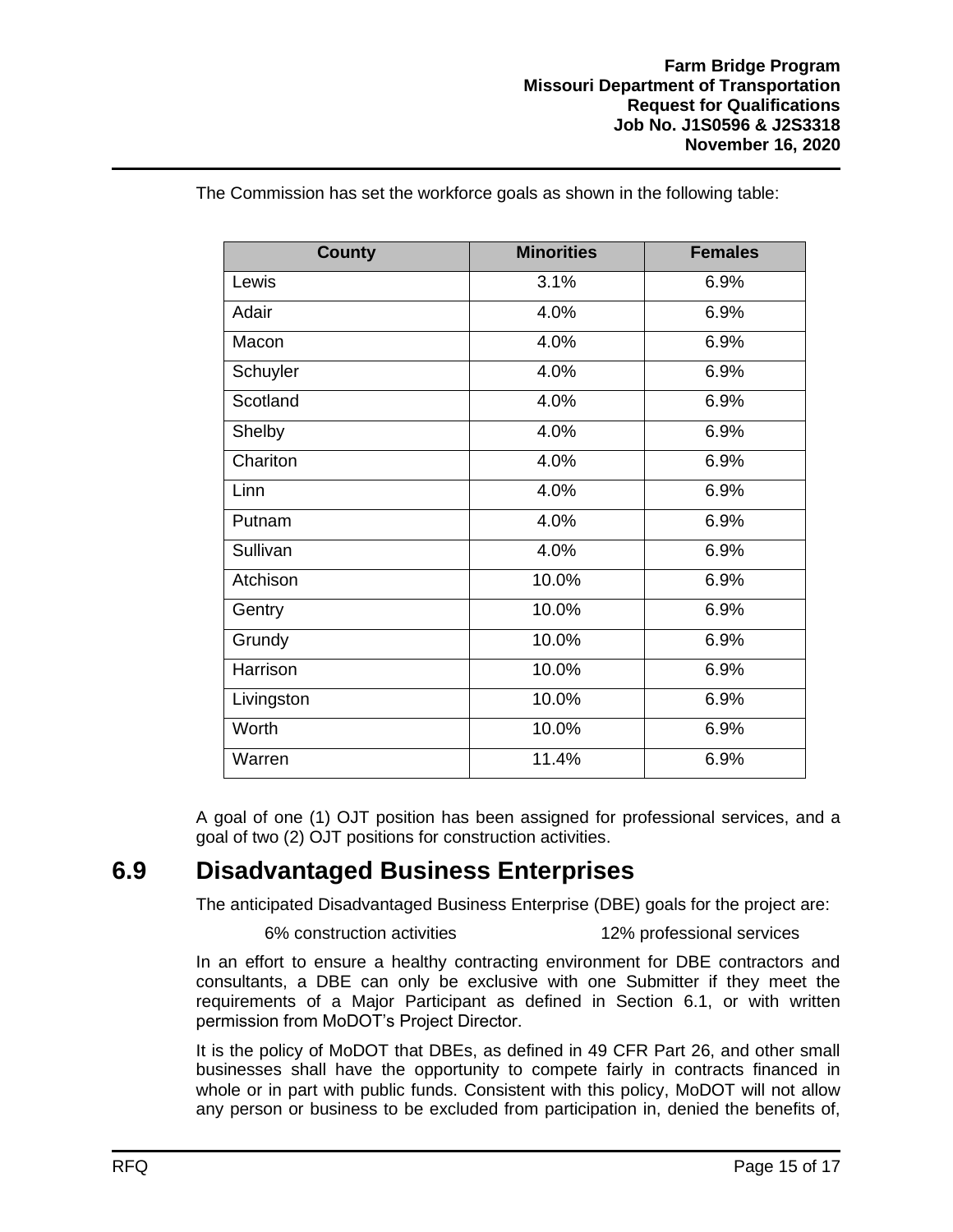or otherwise be discriminated against in connection with the award and performance of any U.S. Department of Transportation assisted contract because of sex, race, religion, or national origin.

MoDOT has implemented the Unified Certification Program and has formed the Missouri Regional Certification Committee (MRCC). DBE firms will need to be certified with MRCC. The MRCC DBE Directory is at the following web site:

[http://www.modot.mo.gov/business/contractor\\_resources/External\\_Civil\\_Rights/mrcc.htm](http://www.modot.mo.gov/business/contractor_resources/External_Civil_Rights/mrcc.htm)

#### <span id="page-18-0"></span>**7 PROTEST PROCEDURES**

A Submitter may protest the results of the above-described evaluation and qualification process by filing a written notice of protest by hand delivery or courier to the Director of MoDOT, with a copy to the MoDOT Project Director, and other Submitter(s). The notice of protest shall specifically state the grounds of the protest.

Notice of protest of any decision to accept or disqualify a SOQ on responsiveness grounds must be filed within five (5) calendar days after the earliest of notification of non-responsiveness or the public announcement of shortlisting. Notice of protest of the decision on shortlisting must be filed within five (5) calendar days after the public announcement of shortlisting.

Within seven (7) calendar days of the notice of protest, the protesting Submitter must file with the Director of MoDOT, with a copy to the MoDOT Project Director and other Submitter(s), a detailed statement of the grounds, facts and legal authorities, including all documents and evidentiary statements, in support of the protest. Evidentiary statements, if any, shall be submitted under penalty of perjury. The protesting Submitter shall have the burden to prove that the decision of MoDOT was arbitrary and capricious.

Failure to file a notice of protest or a detailed statement within the applicable period shall constitute an unconditional waiver of the right to protest the evaluation or qualification process and decisions thereunder, other than any protest based on facts not reasonably ascertainable as of such date.

Other Submitters may file by hand delivery or courier to the Director of MoDOT, with a copy to the MoDOT Project Director, a statement in support of or in opposition to the protest. Such statement must be filed within seven (7) calendar days after the protesting Submitter files its detailed statement of protest. MoDOT will promptly forward copies of any such statements to the protesting Submitter.

Unless otherwise required by law, no evidentiary hearing or oral argument shall be provided, except, in the sole and absolute discretion of the Director of MoDOT, a hearing or argument may be permitted if necessary, for protection of the public interest or an expressed, legally recognized interest of a Submitter or MoDOT. The Director of MoDOT or his designee will issue a written decision regarding the protest within thirty (30) calendar days after MoDOT receives the detailed statement of protest or any allowed (discretionary) evidentiary hearing or oral argument. Such decision shall be final and conclusive. The Director of MoDOT or his designee will deliver the written decision to the protesting Submitter and copies to the other Submitters.